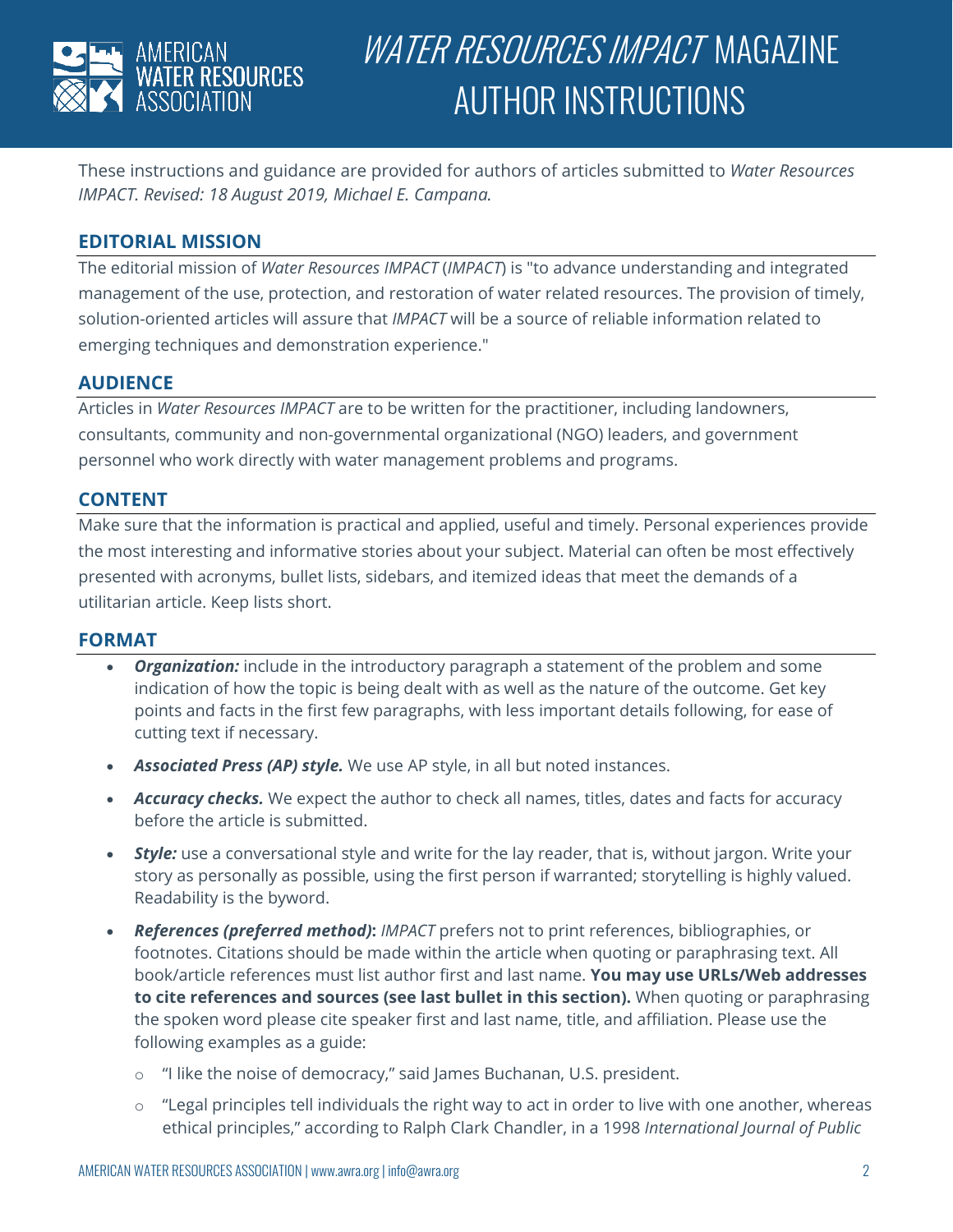*Affairs* article titled "Conclusion: Exploring the Heart of Civic Darkness," "tell individuals the right way to act in order to live with their own consciences."

- o John Rohr, as stated in his book *Ethics for Bureaucrats: An Essay on Law and Values*, believes that the answer to the pressure to distort ethics does not lie in always doing the right thing.
- *References* (*if you must; 3 maximum*). All references must be noted in text and in the reference listing. Text reference is just name and date. The full reference (name, year, title, authors/editors, publishers, etc.) must be stated in the reference listing. **You may use URLs/Web addresses to cite references and sources (see below).**
- *URLs/Web Addresses.* References/sources can be cited within the text by listing the reference's URL (web address). Please shorten URLs using the sites **http://tinyurl.com** or **https://bitly.com.**

### **ARTICLE**

- *Length:* **800-1300 words.** Articles grossly violating the length limit will be returned for revision.
- Initial article drafts must be submitted via email to the guest editor at a deadline of their choosing. Article corrections and suggestions will be returned for modifications. The guest editor has control over content and how articles coordinate with one another.
- Final articles should be submitted **via email in Word .docx format** and should contain (at the end of the article) the **lead author's** affiliation, full address, telephone number and email address. Email addresses should also be included for all co-authors. **A short (1 to 3 sentence) biography should be given for the lead author only.** Signed Copyright Release forms (for all authors) should be sent to the guest editor at this time.
- Artwork may be included in the form of graphs, sketches, maps, illustrations, and photographs.
	- o **All artwork must be in separate files in high resolution jpg format.**
	- o When possible, the author should place graphics with captions in the appropriate place in the final copy; if this is not done a note needs to be put in the text that a figure or table should be placed at a certain point. All figures and captions should be listed at the end of the article to guide the publisher.
	- o **All figures or tables must be called out in text and have a caption**.
	- o If you have a high-resolution color photo (vertical, full page) that you think would be appropriate for the front cover of the issue, please advise the guest editor. You may be asked to shorten your article or to remove some figures or tables. The final determination of what stays and what goes will be decided by the guest editor, editor-in-chief and technical editor.

# **TIPS FOR MAKING YOUR ARTICLE MORE READABLE**

**Organization.** Articles should be carefully organized to facilitate readability. One of the most common deficiencies of submissions to *IMPACT* is poor organization. As such, before you sit down to write; take a moment to clarify exactly what the article must do in order to be successful. You may even want to compose a written objective statement. An objective statement will help you stay on track as you write and will give you a specific benchmark for evaluating your document after it is written.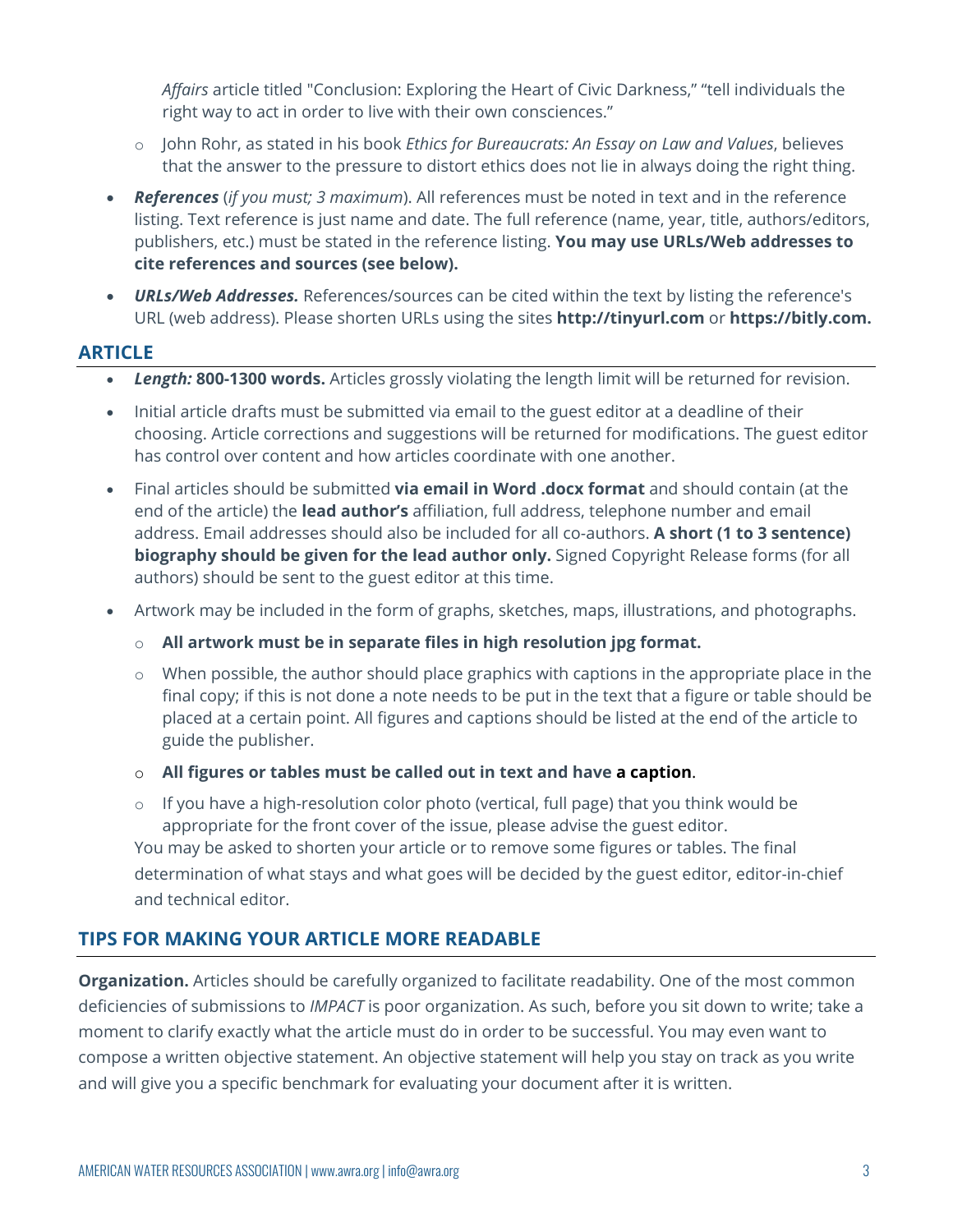**Written documents** typically consist of the following major components: **opening**, **body,** and **closing**. Each of these elements is briefly discussed below.

- *Opening.* The opening should establish a connecting point between author and reader. This can be accomplished either directly or indirectly–by either diving straight into the heart of the matter or by easing into it through a short anecdote or other literary device. *IMPACT* generally prefers the direct approach. In either case, the opening should lay a logical groundwork upon which the author can build the rest of the article.
- *Body.* The body expands on the necessary details of the article. If applicable, it should use appropriate headings to break up text and to provide access to different sections. Paragraphs and sentences should be written effectively so as to promote coherence, conciseness and clarity throughout the article. Paragraphs and sentences are discussed in the following sections.
- *Closing.* After you have provided all of the necessary information, conclude the message. The concluding section may consist of a summary of the message's key points, a reaffirmation of the main thrust of the message, reasoned judgments based on the information presented or recommendations for action. The closing should consist of at least one paragraph, but usually two or more.

**Paragraphs.** Paragraphs break text into shorter chunks that appear more readable. The effective use of paragraphs can significantly improve the quality and aesthetic appeal of your article. Paragraph quality can be evaluated on the basis of these major attributes: **unity, development, organization, coherence and appearance**.

- **Unity.** All sentences in a paragraph should relate to the same topic. Therefore, when you have said all you want to say about a particular topic, start a new paragraph. Otherwise, readers will assume that you are still writing about the same subject matter and will be offended when they discover that you are not. Extremely lengthy paragraphs (more than 13 or 14 lines) should be broken up even if all of the sentences relate to a single topic. However, the break should be made at the most logical point, not at the exact midpoint.
- *Development.* A sentence contains a basic idea. A paragraph can be used to develop that idea more fully. As the writer, you have the responsibility to determine how much you develop an idea. This decision must be based on your analysis of each situation (i.e., how much information you want to convey and how much the reader needs or wants to know).
- *Organization***.** Most paragraphs can, and should, be organized with a topic sentence at the beginning.
- *Coherence***.** Words show relationships among the different content elements and explain how the text is organized. As a writer, you have the obligation to provide the appropriate text as well as to clearly reveal how all the text fits together. Without effective coherence, your writing will be nothing more than a list of ideas requiring the reader to figure out how they are organized and how they relate to each other.
- *Appearance***.** Paragraphs should be visually appealing. Keeping the paragraph height and width relatively short can enhance visual appeal. Because readers react negatively to long, uninterrupted passages of text, avoid paragraphs longer than seven or eight lines.

**Sentences**. Use the active voice except where passive voice is more effective (i.e., when the action or the recipient of the action is more important). Consider the following examples of active vs. passive voice: